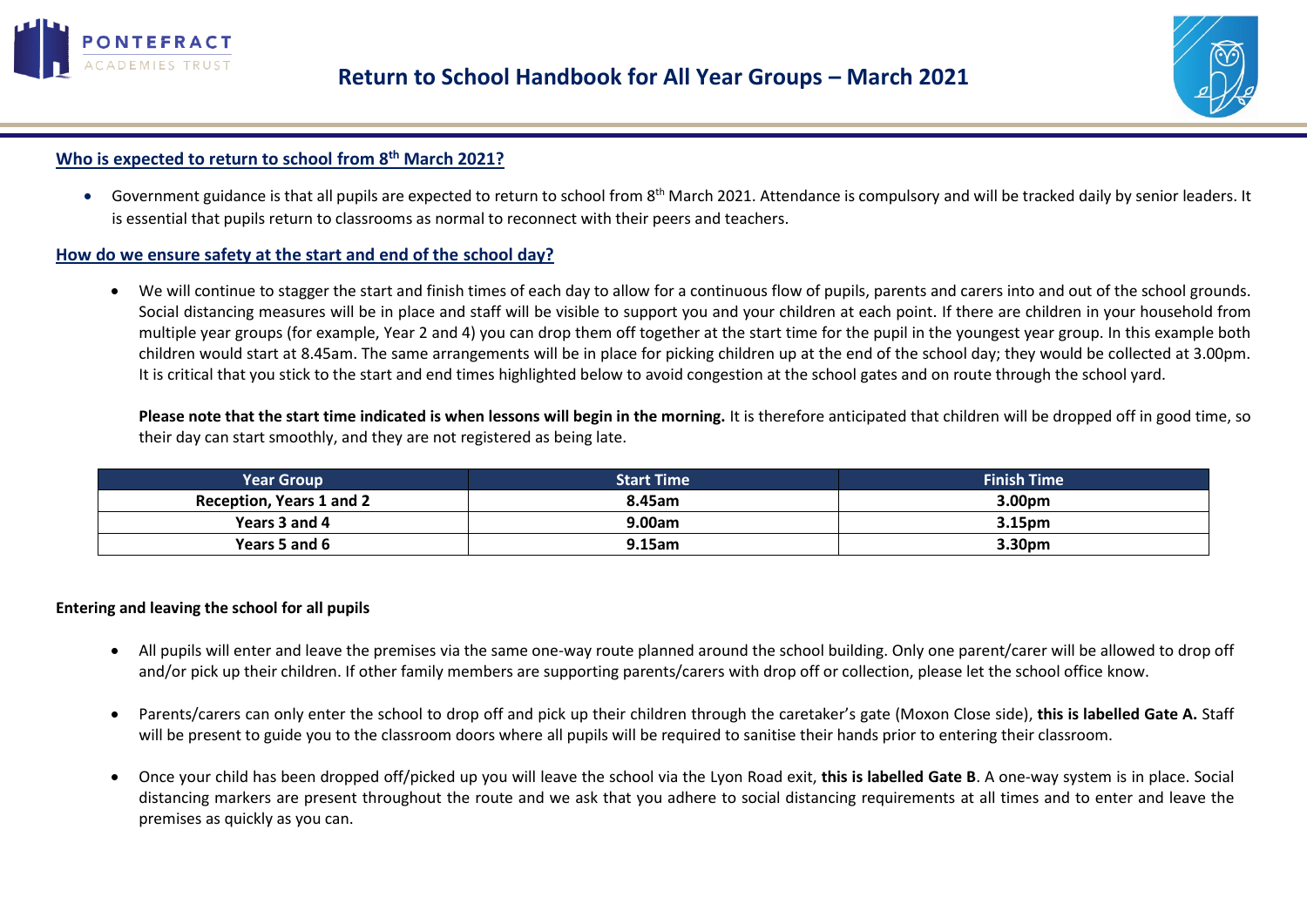



# **How will we ensure guidance is followed in reducing social contact?**

#### **Classrooms**

• Classrooms will return to full capacity from 8<sup>th</sup> March. Pupils will be arranged in year group 'protective social groups' to minimise the potential spread of infection. Movement will still be restricted around school, but it is envisaged that school life, in general, will return to normal. Pupils will be sat in forward facing tables in well ventilated classrooms which will be sanitised on multiple occasions throughout the school day.

#### **Breaks and Lunches**

• Breaks and lunches will be staggered to ensure 'social groups' are maintained in classes and within key stages. Each class will have a designated area assigned to them in the playground to socialise and play. We still intend to serve school lunches in the classroom. This will ensure that children from different social groups do not mix unnecessarily. Pupils will be allowed to bring in their own lunchbox and water bottles. We ask that parents/carers fill water bottles before they drop their children off in the morning. For children that require additional water throughout the day, this will be provided.

#### **Breakfast Clubs / Extended After School Club and Afterschool Clubs**

• Breakfast club will run as normal for those parents that have reserved places for their children. Pupils will be seated with their 'social group' peers and will be served directly at their table. Extended After School Club (EASC) will resume from Monday 8<sup>th</sup> March at the revised time of 3:30pm – 4:30pm. Children will be based in the hall at year group tables. Afterschool clubs will be slowly phased back in over the course of the academic year. Further details will be sent to parents in due course about these clubs.

### **Educational Trips and Visits**

• No educational trips or visits have been planned for the immediate future. Once this situation changes we will inform parents/carers.

### **Equipment**

• The school will provide all necessary classroom equipment for pupils including pencil cases, pencils, rulers, pens, copy books and reading books. It is still recommended that children limit the amount of equipment they take into school each day, to essentials such as a school bag, personal items, lunch box, hats, coats, books and water bottles.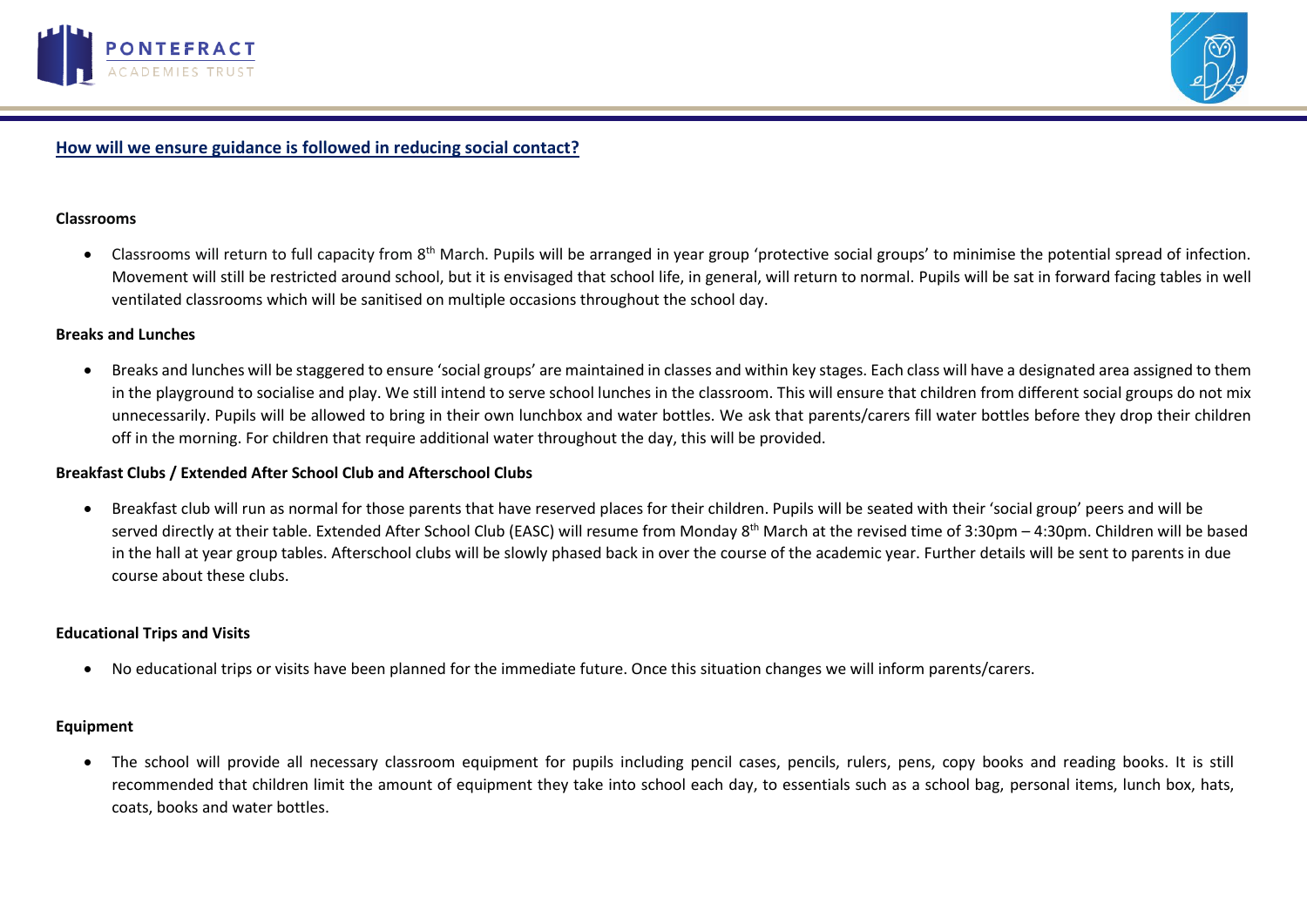



# **Do pupils have to wear a face mask in school?**

Currently, they are not compulsory in primary education and therefore:

- There is no expectation for pupils to wear face masks in school.
- There is no expectation that pupils will wear face masks in classrooms and whilst outdoors at school. However, face masks and face shields can be worn by pupils at the discretion and wishes of individual parents/carers.

### **What are the expectations regarding uniform?**

- There is an expectation that school uniform should be worn as normal for all children. Teachers will inform parents and carers the days PE lessons will occur as part of the normal school timetable. On these days, and until further notice, pupils can wear their PE kit into school. If the weather is very poor outdoor PE will not proceed.
- Further details can be found at <https://carletonpark.patrust.org.uk/school-uniform/>

## **Can parents/carers visit the school?**

- Where possible all appointments will occur virtually or via telephone. This will also be the case for any outside agencies. Where there is no option other than for a visitor to be on the school site, social distancing measures will be in place and face coverings must be worn. Appointments must be made through the school office and only when all other options are not available.
- When parents/carers are dropping off and picking up their children face coverings are advised but not compulsory. The school staff will encourage parents/carers to maintain social distancing and move through the one-way systems as quickly as possible to limit social contact. Parents/carers are asked not to congregate at any point within the school grounds for conversation.

### **How are we ensuring classrooms are safe learning environments with good hygiene?**

Good sanitisation practice and the avoidance of unnecessary contact with others are essential features of preventing the spread of any virus. The risk to children themselves of becoming severely ill from coronavirus (COVID-19) is very low. Pupils will be asked to wash their hands and use sanitiser at regular intervals throughout the day. Younger pupils will be fully supported to wash their hands effectively and safely by staff members.

In addition:

- Pupils will stay in their own classroom to minimise movement throughout school. Within that classroom, each pupil will have their own desk, their own equipment and their own exercise books to ensure that they do not need to unnecessarily move or borrow equipment. Equipment and exercise books should be left on the pupil's desk at the end of the day and not taken home.
- All pupil desks are set up in a way that are front-facing meaning pupils will not directly face each other during lessons.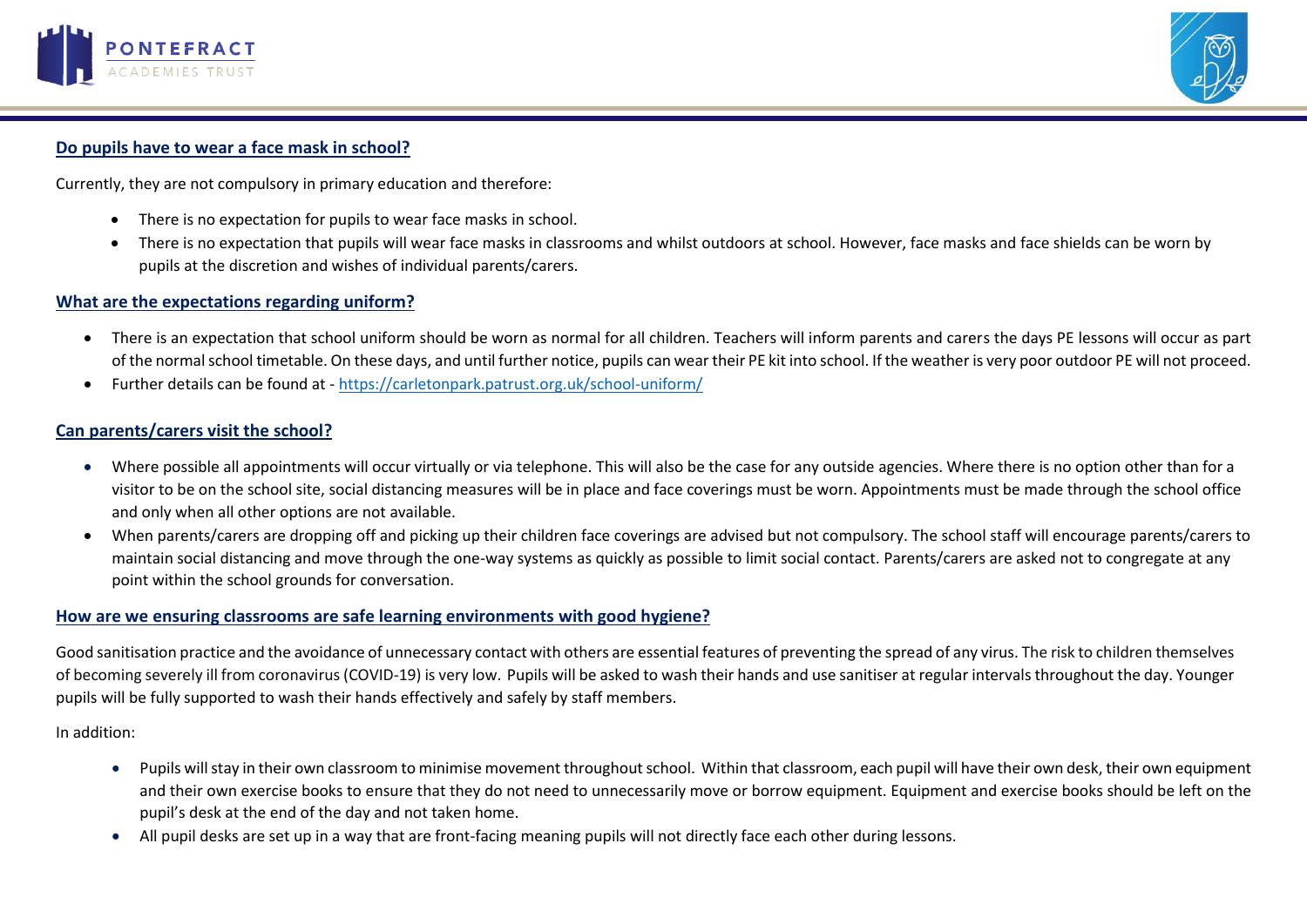



- Teachers will remain, where ever possible, socially distanced from pupils at the front of the classroom.
- Hand sanitiser is available in each classroom and the classroom will be cleaned prior to learning taking place and at the end of each day.
- All doors will be kept open using door wedges to prevent pupils having to touch handles to open and close doors.
- All IT facilities in each classroom, such as keyboards and iPads will be cleaned and sanitised prior to the start of each lesson.
- Staff are very aware of the symptoms of Coronavirus and pupils will be encouraged to tell an adult if they feel unwell.

# **What happens if my child displays COVID-19 symptoms at home?**

If your child displays COVID-19 symptoms at home i.e. a new continuous cough, a high temperature, or a loss of/change in their normal sense of taste or smell, they must self-isolate for at least 10 days from when the symptoms started. If this is the case, please contact the school office immediately using the contact details below.

### **Telephone: 01977 722615 Email: admin@carletonpark.patrust.org.uk**

You should arrange to have a test as soon as possible to see if your child has COVID-19 and contact the school with the result at the earliest opportunity. If there is another sibling in the household that attends school, they must also self-isolate. Individual cases will be discussed with parents/carers to ascertain return dates for pupils. Tests can be booked online through the NHS testing and tracing for [coronavirus](https://www.nhs.uk/conditions/coronavirus-covid-19/testing-for-coronavirus/) website, or ordered by telephone via NHS 119 for those without access to the internet.

The school will be providing remote education to all pupils isolating at home due to Covid. Individual families will be supplied with the relevant details of how this will work once the necessity arises.

## **What happens if my child displays COVID-19 symptoms at school?**

The school will follow government guidance if any pupil displays symptoms. They will be taken to a designated COVID-19 room to ensure isolation from other pupils and staff. We will then arrange for parents/carers to collect their child.

Any pupil sent home would be expected to self-isolate for at least 10 days. Their siblings would also be sent home to isolate. You should arrange to have a test as soon as possible to see if your child has COVID-19 and contact the school with the result at the earliest opportunity. If the result is positive, parents/carers will be advised to follow the Government's 'stay at home guidance for households with possible or confirmed cases of COVID 19'. Please see the link to this document below.

[https://www.gov.uk/government/publications/COVID-19-stay-at-home-guidance](https://www.gov.uk/government/publications/covid-19-stay-at-home-guidance)